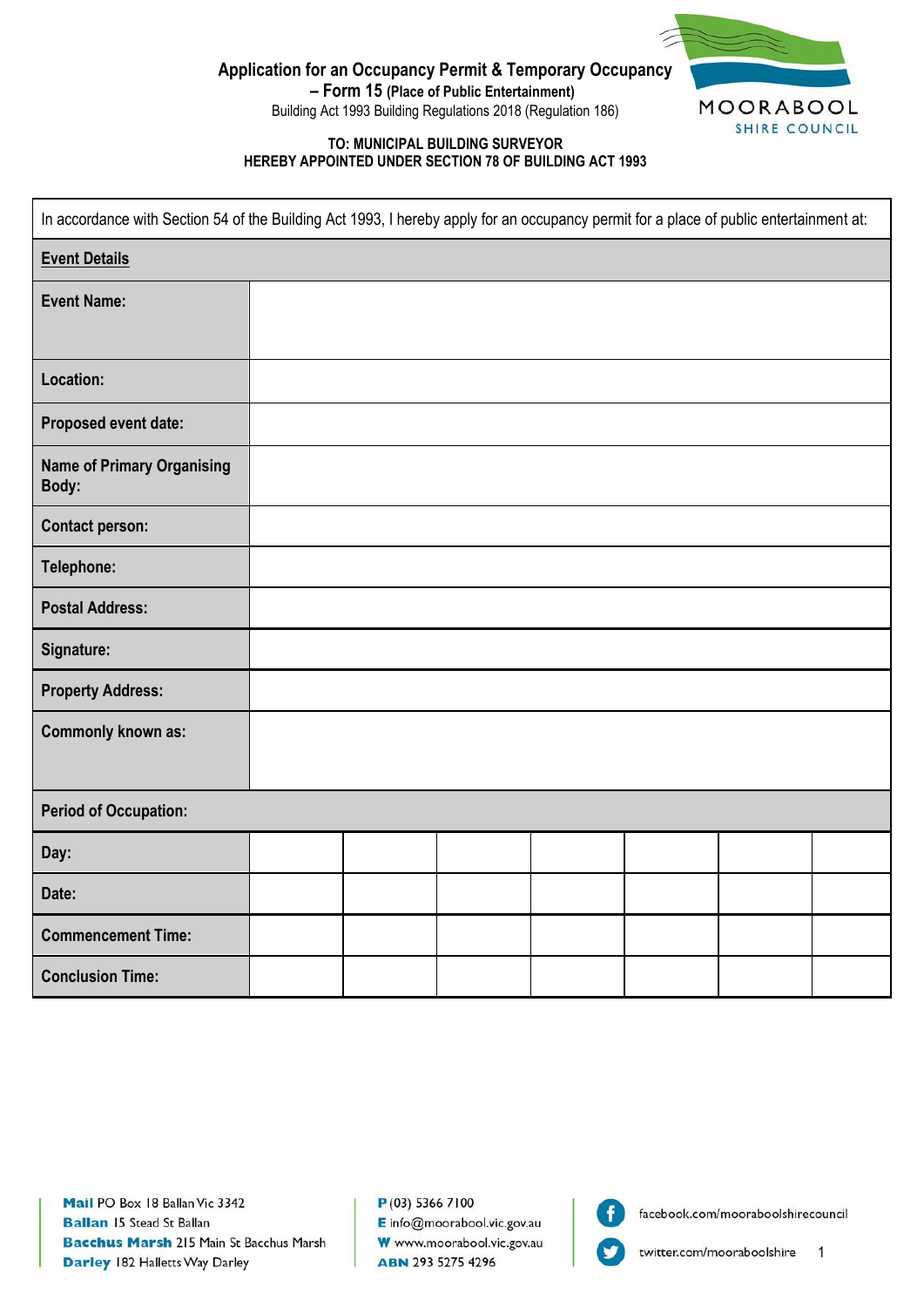

# **Do I require an Occupancy Permit (POPE)?**

# **Complete this section if you are;**

# **a community-based organisation\* holding an event outdoors**,

if not then proceed to the next page.

## *\*The definition of a community-based organisation from Building Regulations 2018:*

*For the purposes of this regulation, Community-based organisation means a body, whether or not a corporate body, that –*

- (a) *is not established primarily for the purposes of profit or gain; and*
- (b) *does not distribute any part of profit or gain made in the conduct of its activities to any member of the organisation; and*
- (c) *operates in a community wholly for:*
	- (i) a philanthropic or benevolent purpose, including the promotion of art, culture, science, religion, education or charity; or (ii) *any sporting or recreational purpose, including the benefiting of any sporting or recreational club or association.*

| Will the event be organised and controlled by a community-based organisation             | <b>YES</b> | <b>NO</b> |
|------------------------------------------------------------------------------------------|------------|-----------|
| Will the maximum number of people attending the event at any one time be less than 5000? | <b>YES</b> | <b>NO</b> |

If you have answered **YES** to **both** of the above questions, then please complete the declaration below; if not then proceed to the next page.

# **Declaration required from the organisation accepting responsibility & control of the event.**

|                                                                                                       |                                              | (Name) declare that I have read and |
|-------------------------------------------------------------------------------------------------------|----------------------------------------------|-------------------------------------|
| understood the above definition of a community-based organisation and confirm that I am authorised by |                                              |                                     |
|                                                                                                       | (organisation) to complete this declaration. |                                     |

| I do solemnly declare that the event known as             |                                                                                         |
|-----------------------------------------------------------|-----------------------------------------------------------------------------------------|
| (date) will be organised and controlled by<br>planned for |                                                                                         |
|                                                           | (organisation) as a community-based                                                     |
|                                                           | organisation as defined under section 206 of the Building Regulations 2018 legislation. |

Signed: \_\_\_\_\_\_\_\_\_\_\_\_\_\_\_\_\_\_\_\_\_\_\_\_\_\_\_\_\_\_\_\_\_\_\_\_\_\_\_\_\_\_\_

Date:

**Please note: Should any of the above circumstances change you are obliged to contact Council to discuss**

Based on the information provided a POPE may not be required, please submit this application form and site plan for confirmation.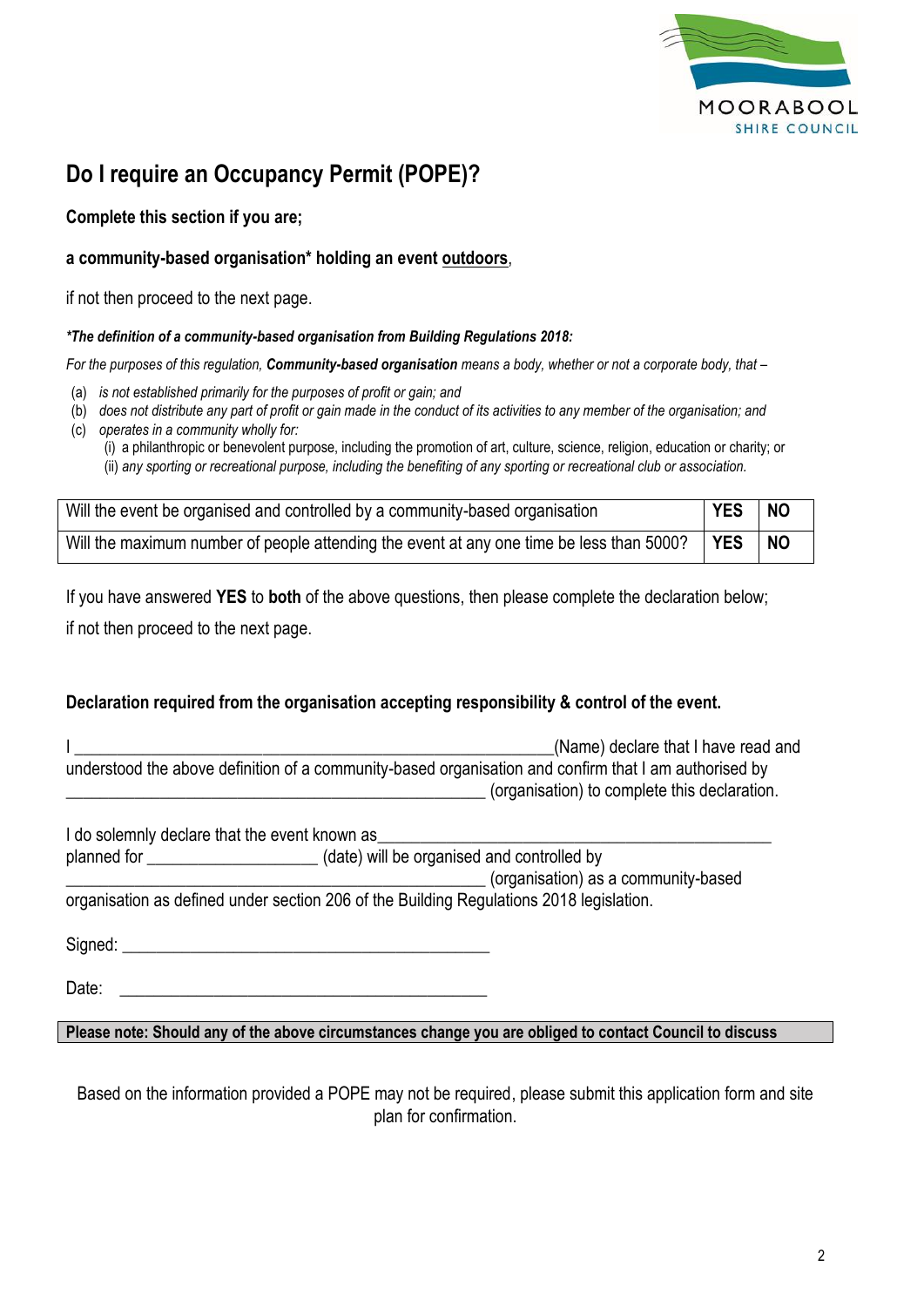

# **Complete this section if you are:**

**a community-based organisation\* holding an event within a building.**

**a community-based organisation\* holding an event with more than 5000 attendees at any one time.**

## **Or a commercial operator.**

| Will the event be held in an outdoor space greater than 500 Square Metres (e.g 50m x 10m)                            | l YES      | I NO      |
|----------------------------------------------------------------------------------------------------------------------|------------|-----------|
| Will the event be held in a building greater than 500 Square Metres (e.g 50m x 10m)                                  | <b>YES</b> | <b>NO</b> |
| If using an outdoor space will it be greater than 500 Square Metres (e.g 50m x 10m)<br>and is substantially enclosed | <b>YES</b> | NC.       |
| (more than 50% of the perimeter by fences, buildings and other structures)                                           |            |           |
| Will an entry fee be charged (including gold coin donation)                                                          | <b>YES</b> | NC        |

If you answered **YES** to **ANY** of the above questions, then an Occupancy Permit is required. Please complete the remainder of this form and submit along with relevant information/documents.

If you answered **NO** to **ALL** of the above questions, then Based on the information provided a POPE may not be required, please submit this application form and site plan for confirmation

# **Will there be Temporary Structures at the event?**

Will you be using any of the following during the event?

| Temporary grandstand style seating stands for more than 20 persons                  | <b>YES</b> | <b>NO</b> |
|-------------------------------------------------------------------------------------|------------|-----------|
| Tents or marquees with a floor area more than 100m2                                 | <b>YES</b> | <b>NO</b> |
| Stage exceeding 150m2 in floor area                                                 | <b>YES</b> | <b>NO</b> |
| Prefabricated buildings (exceeding 100m2 in area) not placed directly on the ground | <b>YES</b> | <b>NO</b> |
| <b>Orchestra Pit Covers</b>                                                         | <b>YES</b> | <b>NO</b> |

If you answered **YES** to **ANY** of the above questions, please ensure that the hirer supplies you with a copy of the Occupancy Permit for each of these temporary structures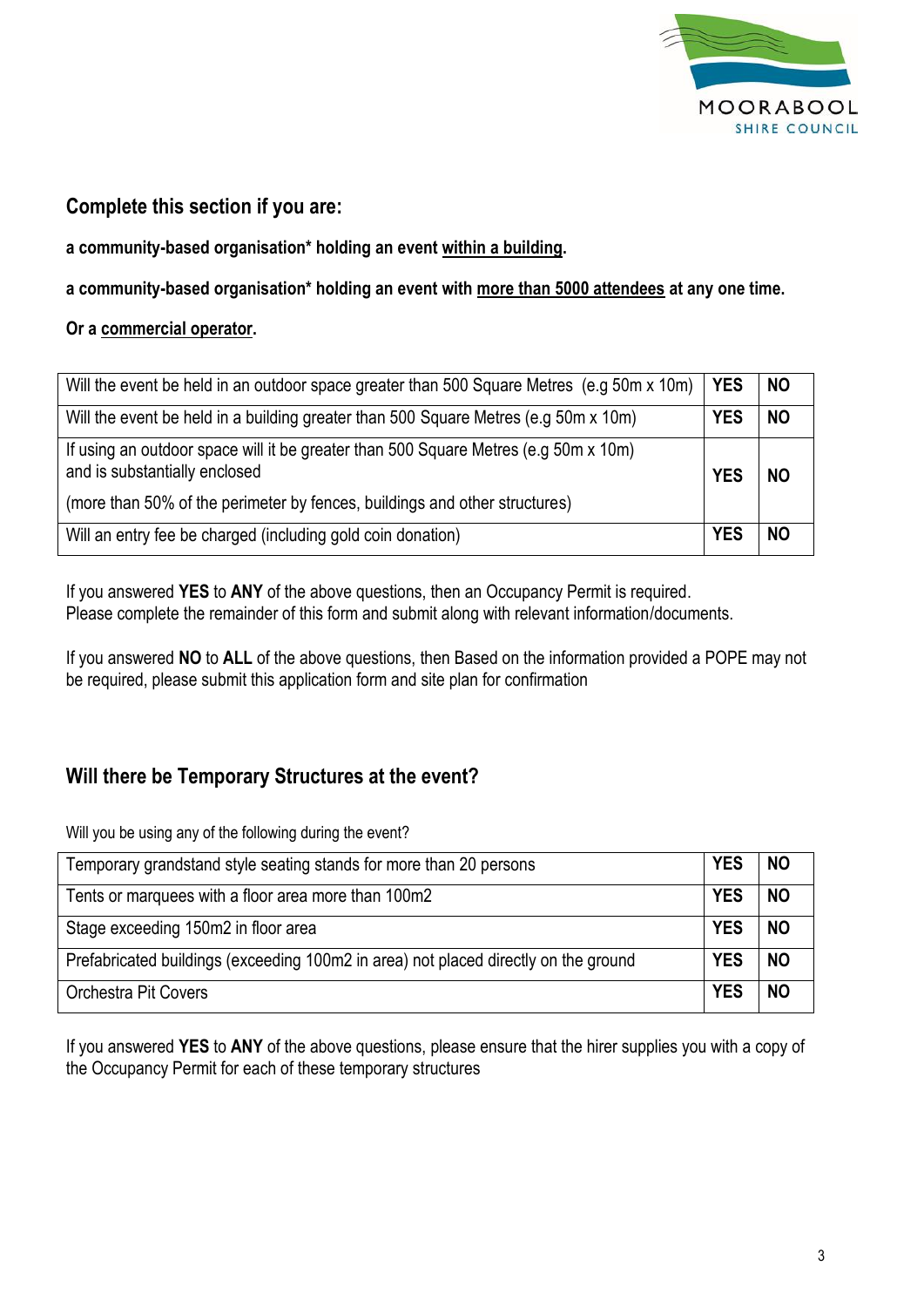

| Nominate the location where the permit can be displayed for public viewing, i.e. usually at the main entrance, ticket booth or administrative/public<br>address building/caravan. |        |  |  |  |
|-----------------------------------------------------------------------------------------------------------------------------------------------------------------------------------|--------|--|--|--|
| <b>Display of Permit:</b>                                                                                                                                                         |        |  |  |  |
| Indicate the maximum number of persons that will be in attendance at the event at any one time, i.e. includes participants and spectators.                                        |        |  |  |  |
| <b>Number of Persons:</b>                                                                                                                                                         |        |  |  |  |
| Safety Officer Details (You must nominate a Safety Officer for the event) See Note.                                                                                               |        |  |  |  |
| Name:                                                                                                                                                                             |        |  |  |  |
| Address:                                                                                                                                                                          |        |  |  |  |
| Mobile contact number<br>during event:                                                                                                                                            | Email: |  |  |  |
| Please supply background experience/qualifications:                                                                                                                               |        |  |  |  |

- Note: A safety officer is usually required to be in attendance at the Place of Public Entertainment to provide for the safety of the public. The Safety Training Qualification is to be held by any person engaged as a Safety Officer to the satisfaction of the Chief Officer of the CFA or the Victorian Building Authority. The responsibilities of the Safety Officer include but are not limited to:
	- 1. the operation of fire safety elements, equipment and systems;
	- 2. the establishment and operation of evacuation procedures;
	- 3. the safety of barriers and exits;
	- 4. the exclusion of the public from unsafe areas;
	- 5. the location and designation of passageways and exits;
	- 6. the availability of public toilet facilities and the condition of those facilities;
	- 7. the ignition of fireworks and the discharge of pistols or other shooting devices in a safe and responsible manner, to the extent that this is not required by any other Act or Regulation;
	- 8. the keeping, testing and storage of flammable material or explosive items and equipment in a safe manner, to the extent that this is not required by any other Act or Regulation;
	- 9. ensuring compliance with all conditions of this permit.

#### **Toilet Facilities**

Nominate the number and location of all existing permanent amenities and portable/temporary toilet facilities.

| Location (copy of site plan must be included<br>with application) | No. of Female     |                | No. of Male       |                |                | No. of Disable     |             |
|-------------------------------------------------------------------|-------------------|----------------|-------------------|----------------|----------------|--------------------|-------------|
|                                                                   | Closet<br>fixture | Wash<br>basins | Closet<br>fixture | <b>Urinals</b> | Wash<br>basins | Closet<br>fixtures | Wash basins |
| Permanent                                                         |                   |                |                   |                |                |                    |             |
| Temporary                                                         |                   |                |                   |                |                |                    |             |
| <b>TOTAL</b>                                                      |                   |                |                   |                |                |                    |             |

- One closet fixture for every 200 female persons or part thereof.
- One closet fixture or urinal for every 200 male persons or part thereof, at least 30% of which must be in the form of closet fixtures. Each 600mm continuos length of urinal is considered to be a urinal.
- One wash basin for every 200 persons.
- One unisex disable closet fixture and wash basin for every 20,000 persons or part thereof.

#### **The location of all toilets must be indicated on the site plan for the event.**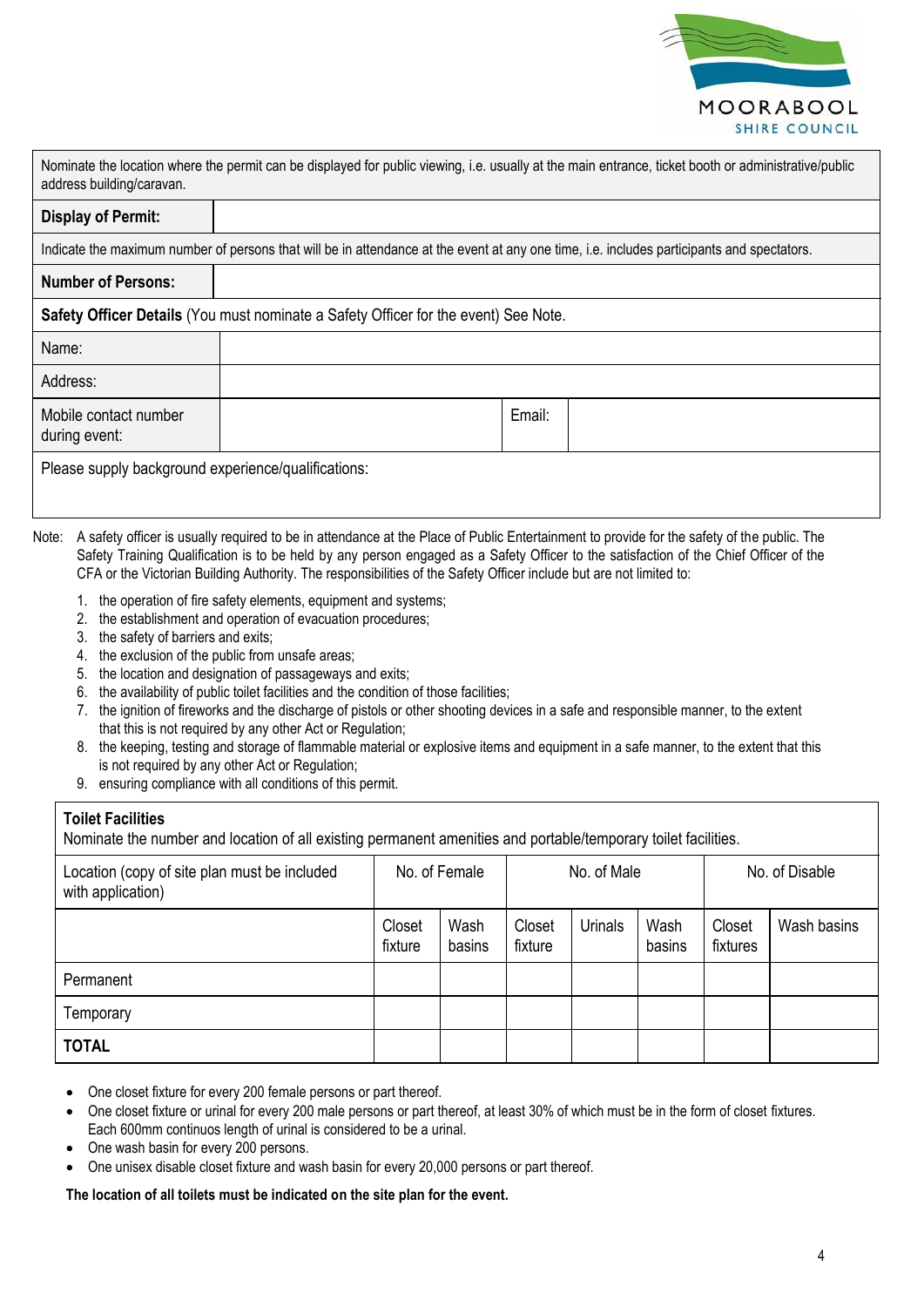

#### **Drinking Water – appropriate sources of drinking water must be provided.**

Will drinking fountains be provided? Yes / No If so, how many?

• One drinking water fountain/tap should be provided for every 200 persons.

• This ratio may be negotiated by consulting with the Municipal Building Surveyor.

• Alternatively, drinking water may be provided at all food and bar outlets free of charge or via drinking fountains

The location of all proposed drinking water fountains/taps must be nominated on the site plan for the event.

#### **Security Crowd Control**

Nominate provisions of crowd control and security. Details must include:

| Name of the security organisation:                             |  |
|----------------------------------------------------------------|--|
| Contact phone number during the event:                         |  |
| Number of persons to be engaged for the duration of the event: |  |

## **Unsafe Areas**

Provide site plan showing any unsafe areas where public access should be restricted, i.e. portable generators, stages etc.

#### **Exits**

Nominate on site plan location and width of all external gates/doors on site plan for the event.

## **Emergency Evacuation**

Provide an emergency evacuation plan/procedure for the event.

### **First Aid – St Johns Ambulance/Other**

Nominate the proposed first aid facilities to be provided for the duration of the event.

| Provider details:                | Number of First Aid Facilities to be provided. |
|----------------------------------|------------------------------------------------|
| Contact number during the event: |                                                |

#### First Aid rooms to be provided as per the following table

| Number of Persons                     | Number of First Aid Rooms |
|---------------------------------------|---------------------------|
| $5,001 - 10,000$ (min 1)              |                           |
| $10,001 - 15,000$ (min 2)             |                           |
| $15,001 - 30,000$ (min 3)             |                           |
| Each extra 15,000 or part thereof (1) |                           |

First Aid rooms must:

- 1. be readily accessible from within and outside the area or ground.
- 2. have a floor area not less than 24m2.
- 3. be provided with a suitable wash basin or sink.
- 4. be distributed as uniformly as possible throughout the assembly building or open spectator stand.
- 5. be convenient to a public road.

The location of all first aid rooms must be indicated on the site plan for the event. Number of persons is based on daily attendances of patrons and employees.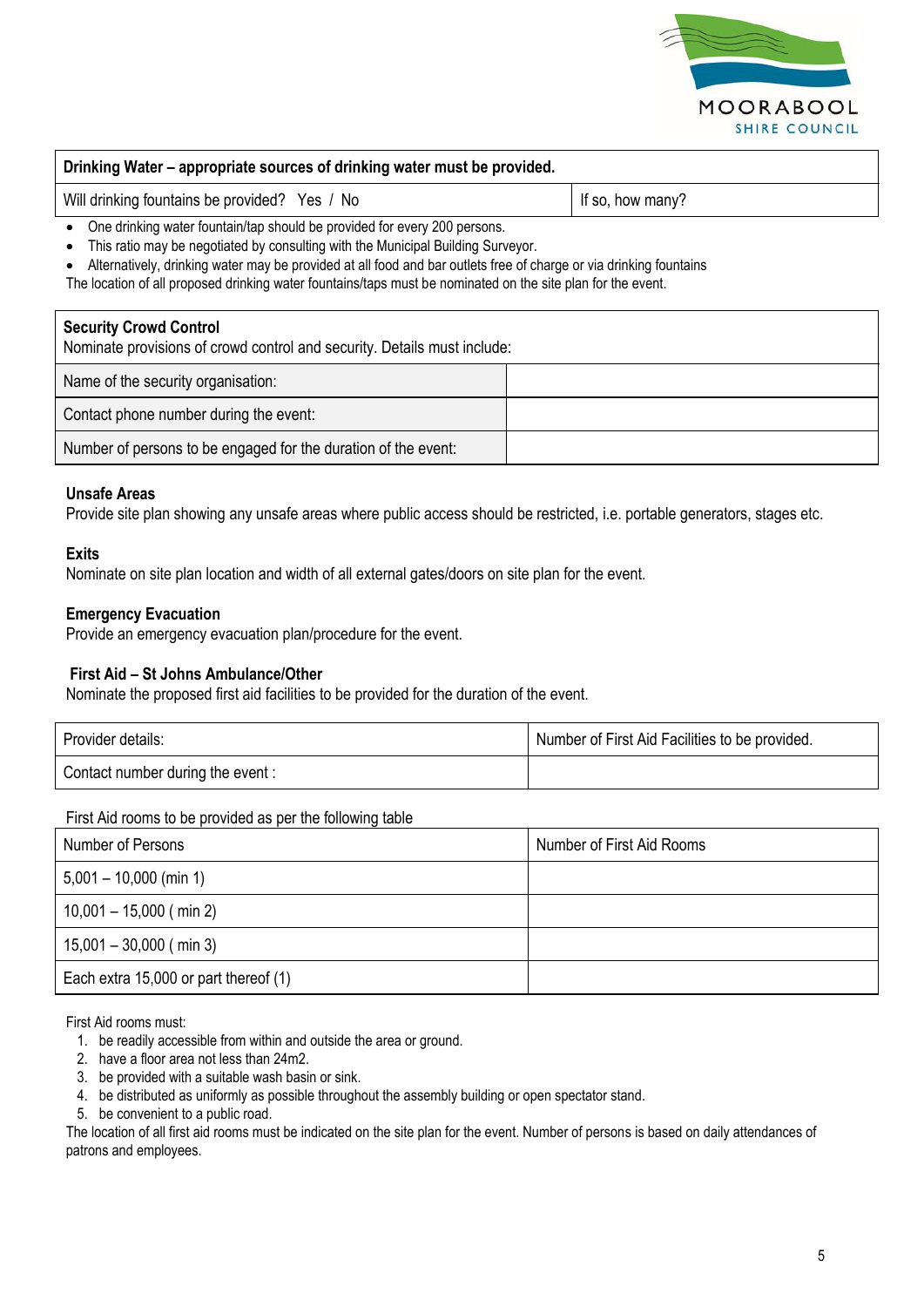

## **Fire Services**

Provide fire management plan including what fire fighting equipment, devices and personnel will be deployed. Nominate on the site plan any existing fire fighting equipment such as fire extinguishers, hose reel and hydrants that are located within the venue. Note: In some cases a fire tanker may be required.

## **Other Features**

Further information will also be required should the event include features such as:

- Amusement rides (all amusement rides are to be registered with Worksafe Victoria).
- Naked flames, i.e. theatrical productions.
- All food stalls will need to be inspected by Council Environmental Health Department.
- All gas cooking/heating equipment must be inspected and approved by the Office of Gas Safety personnel.

| Fireworks/explosives/flammable materials | No/Yes (copy of licence from Worksafe Victoria shall be supplied) |
|------------------------------------------|-------------------------------------------------------------------|
| <b>Electrical generators</b>             | No/Yes (extinguisher at point – yes/no)                           |

## **Minimum fees payable:**

Paying the correct fee. Council's fees have been set to achieve cost recovery. However community events that do not charge a fee for entry and require a POPE or TOP are able to request in writing for the fees to be covered by a Council donation to the value of the fee:

| <b>Fee Category</b>         | POPE (per event)      | TOP (per prescribed marquee, stage or structure<br>within the event) |
|-----------------------------|-----------------------|----------------------------------------------------------------------|
| <b>Pay for Entry Events</b> | \$1007.00 Low Impact  | \$100                                                                |
|                             | \$2007.00 High Impact |                                                                      |

## **All fees are GST Inclusive**

## **NOTE: The following additional charges may be applicable**:

| Infringement fines for non compliance with permit conditions,<br>Building Regulations 2018 and the Building Act 1993 may incur<br>the prescribed penalty.                                                                                              | <b>Prescribed Offences</b><br>Must have the permit on site and available for<br>$\bullet$<br>inspection<br>Compliance with maintenance determinations<br>٠<br>Maintenance schedules available for inspection<br>$\bullet$<br>Maintenance of all exists and paths of travel<br>$\bullet$ |
|--------------------------------------------------------------------------------------------------------------------------------------------------------------------------------------------------------------------------------------------------------|-----------------------------------------------------------------------------------------------------------------------------------------------------------------------------------------------------------------------------------------------------------------------------------------|
| Checking of specialist system designs (structural, mechanical,<br>electrical, hydraulic and fire engineering) where necessary and/or<br>where an appropriate design compliance certification is not<br>provided is charged on a a cost recovery basis. | \$160.00 per hour minimum payable                                                                                                                                                                                                                                                       |
| Additional inspections                                                                                                                                                                                                                                 | \$225.00                                                                                                                                                                                                                                                                                |

#### **------------------------------------------------------------------------------------------------------------------------------------------------------------------------------------ OFFICE USE ONLY**

#### **Receipt to: Building – use building application number**

Fee received: \$ \_\_\_\_\_\_\_\_\_\_\_\_\_\_\_\_\_\_\_

Received by: \_\_\_\_\_\_\_\_\_\_\_\_\_\_\_\_\_\_\_\_\_\_\_\_\_\_\_\_\_\_\_\_\_\_\_\_\_\_\_\_ Date: \_\_\_\_\_\_\_\_\_\_\_\_\_\_\_\_\_\_\_\_\_\_\_\_\_\_\_\_\_\_\_\_

Receipt No: \_\_\_\_\_\_\_\_\_\_\_\_\_\_\_\_\_\_\_\_\_\_\_\_\_\_\_\_\_\_\_\_ (Forward to Building Services Support Officer)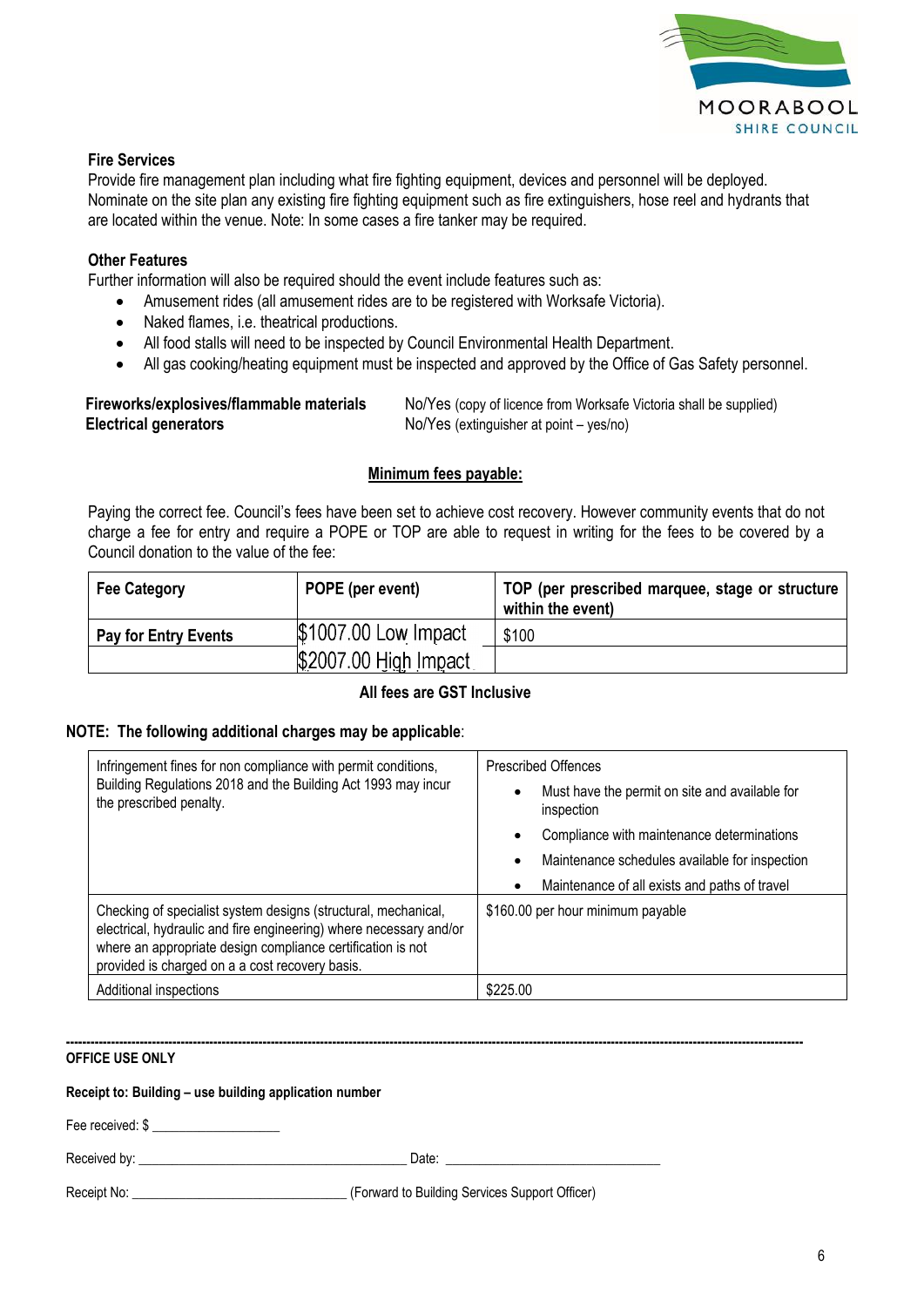

## **Places of Public Entertainment – Extracts from Legislation Section 3 of Building Act 1993 – Definitions:**

## **"place of public entertainment"** – means

- (a) a prescribed building or building in a prescribed class of buildings which is used or intended to be used for the purpose of providing public entertainment; or
- (b) a prescribed place of place in a prescribed class of places-
	- (i) which is enclosed or substantially enclosed; or
		- (ii) to which admission can be gained by payment of money or giving of other consideration and which is used or intended to be used for the purpose of providing public entertainment.

**"conduct"**, in relation to a public entertainment, means to have a direct pecuniary interest in the proceeds or profits of the entertainment.

**"public entertainment"** means an entertainment or meeting to which admission may ordinarily be gained by members of the public

Regulation 206 of the Building Regulations 2018

For the purpose of the definition of "place of public entertainment" in section 3(1) of the Act –

- (d) The following are prescribed classes of buildings
	- (i) Class 9b buildings having an area greater than 500m2
	- (ii) prescribed temporary structures area prescribed classed of buildings; and
- (e) Places within and area greater than 500m2 are a prescribed class of places unless
	- (i) The place is used for the purpose of conducting an event or activity which is organised and controlled by a community-based organisation; and

\_\_\_\_\_\_\_\_\_\_\_\_\_\_\_\_\_\_\_\_\_\_\_\_\_\_\_\_\_\_\_\_\_\_\_\_\_\_\_\_\_\_\_\_\_\_\_\_\_\_\_\_\_\_\_\_\_\_\_\_\_\_\_\_\_\_\_\_\_\_\_\_\_\_\_\_\_\_\_\_\_\_\_\_\_\_\_\_\_\_\_\_\_\_\_\_\_

(ii)The number of persons in the place at any time during the event or activity does not exceed 5000.

#### **Legislative Responsibilities (Building Act 1993)**

#### **49. Public entertainment not be conducted at place without occupancy permit**

A person must not conduct a public entertainment in a place of public entertainment unless an occupancy permit has been issued under this Division which permits its use for the entertainment.

- Penalty: 240 penalty units, in the case of a natural person
	- 1500 penalty units, in the case of a body corporate

#### **50. Place not to be used for public entertainment without occupancy permit**

The owner or occupier of a place of public entertainment must not, for fee or reward, permit the place to be used for the purpose of providing public entertainment unless an occupancy permit has been issued under this Division which permits its use for the entertainment.

Penalty: 240 penalty units, in the case of a natural person

1500 penalty units, in the case of a body corporate

#### **51. Use of place of public entertainment must be in accordance with permit**

The owner or occupier of a place of public entertainment (other than a prescribed temporary structure) must not permit the place to be used for the purpose of providing public entertainment in contravention of the occupancy permit permitting its use for the entertainment.

Penalty: 240 penalty units, in the case of a natural person

1500 penalty units, in the case of a body corporate

## **52. Use of prescribed temporary structure must be in accordance with permit**

The owner, occupier, lessee or a hirer of a prescribed temporary structure must not permit the structure to be used for the purpose of providing public entertainment in contravention of the occupancy permit permitting its use for the entertainment.

Penalty: 240 penalty units, in the case of a natural person

1500 penalty units, in the case of a body corporate